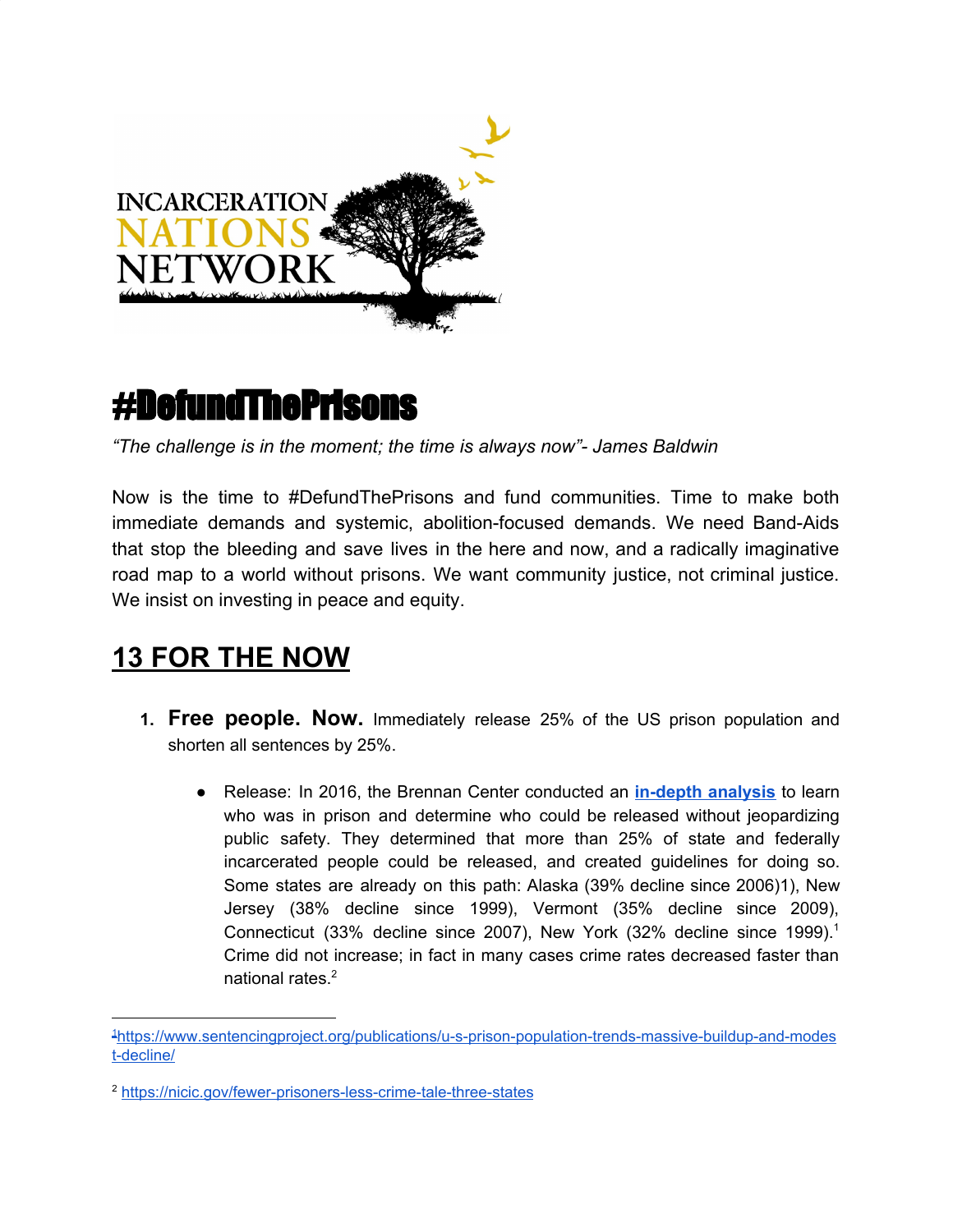● Reduce sentences: Theoretically, imprisonment is meant to deter people from committing crimes—yet according to a Brennan Center review of the **[literature](https://www.brennancenter.org/publication/how-many-americans-are-unnecessarily-incarcerated)**, as sentences lengthen, their deterrent effect *declines.* Based on its examination of the data, the Brennan Center recommended a standard 25-percent reduction in sentences for serious crimes that make up the bulk of the prison population.<sup>3</sup>

#### How?

- Immediately pass the **[Second](https://www.congress.gov/bill/116th-congress/senate-bill/2146/text) Look Act of 2019** which would appoint federal judges to consider petitions for sentence reduction after a person has served at least 10 years. Also pass the **Reverse Mass [Incarceration](https://www.congress.gov/bill/116th-congress/senate-bill/1557/text/is) Act**. This act incentivizes states, via federal grants, to aggressively reduce state prison populations, as well create and fund alternatives to jail/prosecution/incarceration programs.
- Mass Clemency. One way to release incarcerated individuals and/or reduce sentences is for Governors to exercise Executive Clemency. Governors can and should grant clemency to show mercy, address a specific injustice, or correct disproportionate punishment of an entire class of incarcerated people. Because so many laws carry excessively long penalties, and excessively long sentences are being imposed for many classes of crimes, governors must examine and grant clemency on a massive scale to all people who are serving unjust sentences.
- **2. Decriminalize petty offenses.** We must STOP using arrest and incarceration as the first responses to issues of poverty and public health. Congress and state legislators need to undo the harm they have caused through penal codes and discriminatory policies like the "war on drugs" and the explosion of "quality of life" offenses, which criminalize poverty. We must immediately start narrowing criminal statutes and decriminalizing behaviors that should be dealt with outside the criminal legal system.
	- **Legalize Cannabis** nationwide, following the models used in [Canada](https://www.canada.ca/en/health-canada/services/drugs-medication/cannabis/laws-regulations.html) or [Uruguay](https://transformdrugs.org/cannabis-legalisation-in-uruguay-public-health-and-safety-over-private-profit/). [E](http://www.drugpolicy.org/legalization-status-report)arly [evidence](http://www.drugpolicy.org/legalization-status-report) from these markets shows that: use of the drug does not increase amongst adolescents; arrests fall dramatically; taxes derived from the market can be spent on other important societal functions such as education and drug treatment; and job opportunities are created. The United Nations

 $3$  The six crimes analyzed include: aggravated assault, murder, nonviolent weapons offense, robbery, serious burglary, and serious drug trafficking. A similar analysis can be applied to other crimes for which prison may be warranted to determine whether sentences can be safely shortened.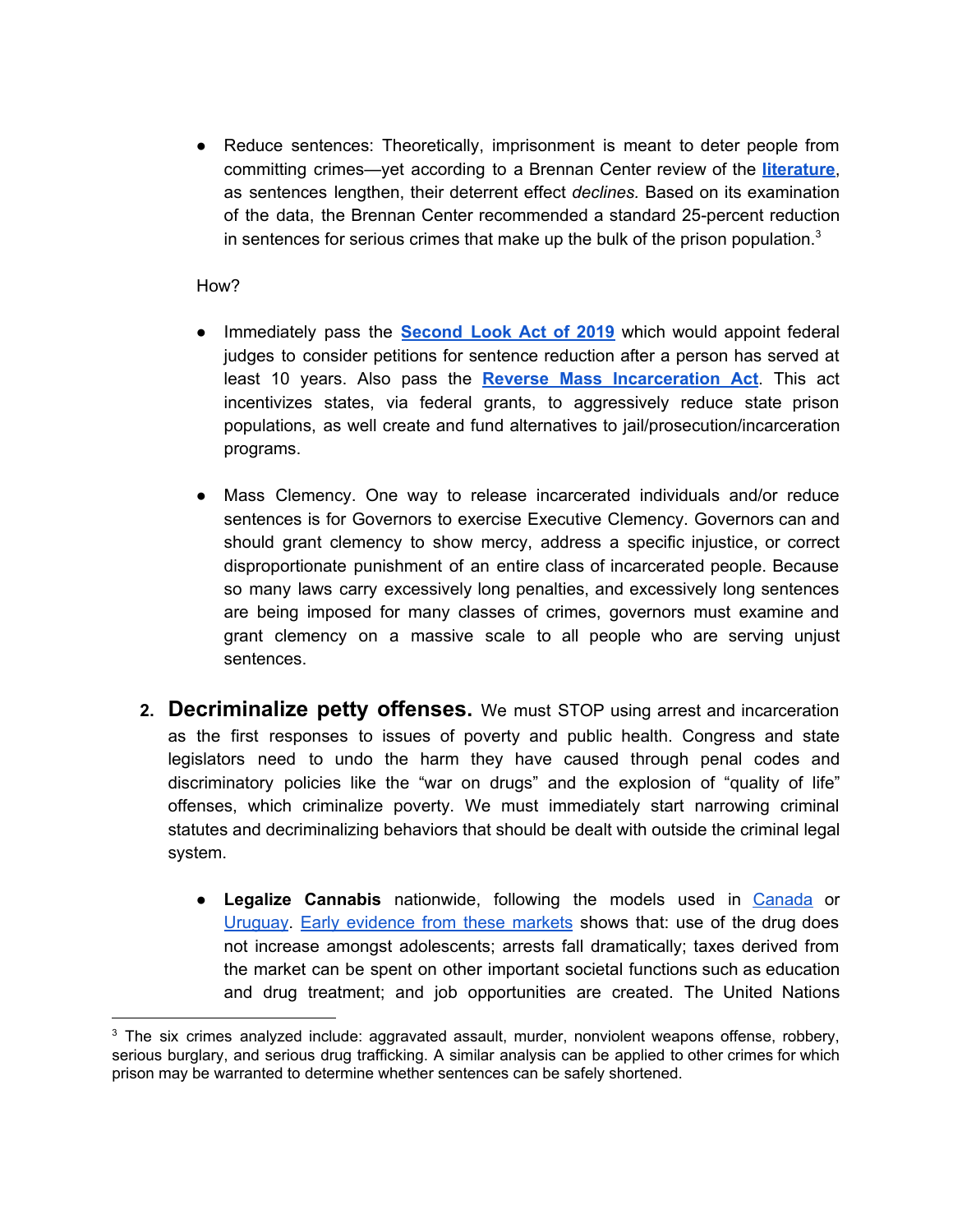supports the decriminalization of drug possession offenses; evidence also demonstrates that ending criminal sanctions for drug possession offenses ca[n](https://harmreductioneurasia.org/wp-content/uploads/2019/07/Hughes-et-al-ISSDP-2019-Models-for-the-decriminalisation-depenalisation-and-diversion-of-illicit-drug-possession-FINAL.pdf) reduce [recidivism](https://harmreductioneurasia.org/wp-content/uploads/2019/07/Hughes-et-al-ISSDP-2019-Models-for-the-decriminalisation-depenalisation-and-diversion-of-illicit-drug-possession-FINAL.pdf) rates an[d](https://aic.gov.au/publications/tandi/tandi532) advance defunding of the police.

- **Repeal local ordinances** that criminalize people involved in the sex trades, drug trades, and street economies.
- **Immediately decriminalize all misdemeanor offenses**, which currently account for 80% of total court [dockets](https://eji.org/news/americas-massive-misdemeanor-system-deepens-inequality/#:~:text=Natapoff%20estimates%20that%20misdemeanors%20comprise,judges%20face%20crushing%20case%20loads.).
- **Repeal local ordinances that criminalize the occupation of public spaces**—particularly for people experiencing homelessness—under statutes against loitering, loitering for the purposes of sex work, fare beating, panhandling, soliciting, camping, sleeping, and public urination and defecation.
- **Repeal statutes that criminalize survivors of gendered violence**, including mandatory arrest and failure to protect laws.
- Call on Mayors to **grant clemencies to criminalized survivors of violence**.
- **3. Eliminate pretrial detention.** People in pretrial detention now make up more than two-thirds of America's jail population: nearly half a million people.<sup>4</sup> Everyone has a fundamental right to pretrial liberty and is presumed innocent under the law. Pretrial detention undermines this fundamental principle and creates a process that punishes people before they are tried--mostly those who are poor and cannot pay bail--and then pushes them into forfeiting rights and pleading guilty. Jails are harmful environments where people wait months and sometimes years for trial, taking a disproportionate toll on the poor and communities of color. On top of everything, they are costly: We could save \$14 billion each year by phasing out pretrial detention all together<sup>5</sup>. Additionally, if the impact on families, communities, and social services are taken into consideration, the possible economic savings could be as much as \$140 billion annually!<sup>6</sup> The Bail Project has put forth a *framework* for how to move towards [eliminating](https://bailproject.org/wp-content/uploads/2020/02/the_bail_project_policy_framework_2020.pdf) pretrial detention.

An important first step is to **eliminate cash bail and other onerous release conditions**. One of the main drivers of the problem is the inability of defendants to pay what is typically \$10,000 in money bail.<sup>7</sup> One report by **Prison Policy [Initiative](https://www.prisonpolicy.org/reports/DetainingThePoor.pdf)** finds that most people who are unable to meet bail fall within the poorest third of society. The same report finds that the median bail bond amount represents eight months of income for the typical detained defendant. Four out of ten Americans cannot even cover a \$400 unplanned expense.<sup>8</sup> Instead of cash bail, courts should increase their use of

<sup>4</sup> Wendy Sawyer & Peter Wagner, "Mass Incarceration: The Whole Pie 2019," Prison Policy Initiative, March 2019, <https://www.prisonpolicy.org/reports/pie2019.html> .

<sup>5</sup> Pretrial Justice Institute, "Pretrial Justice: How Much Does It Cost?" January 2017

<http://www.documentcloud.org/documents/3439051-Pretrial-JusticeHow-Much-Does-it-Cost.html> <sup>6</sup> Ibid.

<sup>7</sup> <https://www.prisonpolicy.org/reports/incomejails.html>

<sup>&</sup>lt;sup>8</sup> Board of Governors of the Federal Reserve System, "Report on the Economic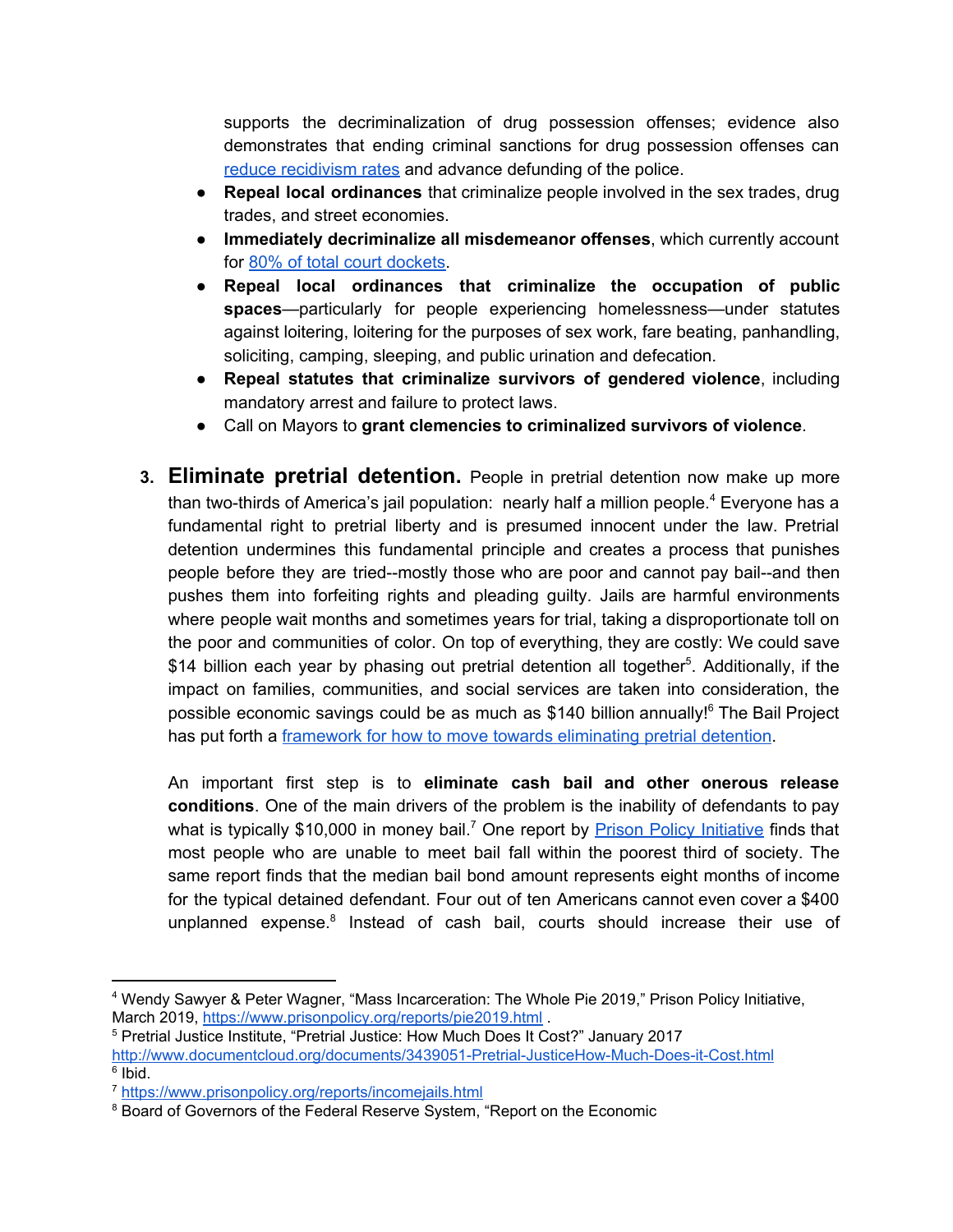non-financial pretrial release such as release on own recognizance, which is when a defendant signs an agreement that he will appear in court as required and is not required to pay any money. The Bail [Project](https://bailproject.org/) offers a successful model for eliminating the need for bail funds called [Community](https://bailproject.org/wp-content/uploads/2020/02/the_bail_project_policy_framework_2020.pdf) Release with Support. This model has successfully ensured that 90% of 10,000 participants appeared for court dates.

Other pretrial release conditions that are restrictive should also be eliminated. These include curfews, mandatory drug/alcohol testing, electronic ankle monitoring and home arrest. These do not increase court appearances and create harm that can deeply impact employment, housing, childcare, family and social relationships and more.

**4. Stop turning communities into prisons.** E-carceration (electronic incarceration) transforms physical prison bars into virtual ones by creating an omnipresent form of surveillance. Electronic monitors combined with house arrest represent the most obvious and most punitive form of E-Carceration. But there are other nefarious surveillance technologies: license plate readers, facial recognition software, metadatabases. Together these technologies can transform already over-policed and over-incarcerated communities of color into digital prisons depriving people of liberty. This can effectively undermine efforts to decarcerate and end mass incarceration, by furthering the targeting of communities of color and imprisoning people in their homes and communities.

Ankle bracelets or Electronic Monitoring (EM) should never be used as forms of pretrial, probation or post-release (parole) detention. The rules for wearing a monitor are traumatically restrictive and limit people's freedom in ways that make it often impossible to hold jobs, seek medical treatment, or reintegrate into families and communities. On top of that, [research](https://www.challengingecarceration.org/wp-content/uploads/2018/07/Survey-of-EM-Research.pdf) shows that these devices don't make communities safer and don't approve appearance rates.

#### **5. Education not incarceration**

- Require every state's department of corrections to allocate at least 10% of its budget to college programs behind bars.
- End the school-to-prison pipeline: Remove police, both public and private, from all schools, and demand that all universities dissolve relationships with police departments. End school zero-tolerance disciplinary policies and demand that states repeal truancy laws.

Well-Being of U.S. Households in 2017," May 2018, p. 21,

[https://www.federalreserve.gov/publications/files/2017-report-economic-well-being-ushouseholds-201805.](https://www.federalreserve.gov/publications/files/2017-report-economic-well-being-ushouseholds-201805.pdf) [pdf](https://www.federalreserve.gov/publications/files/2017-report-economic-well-being-ushouseholds-201805.pdf)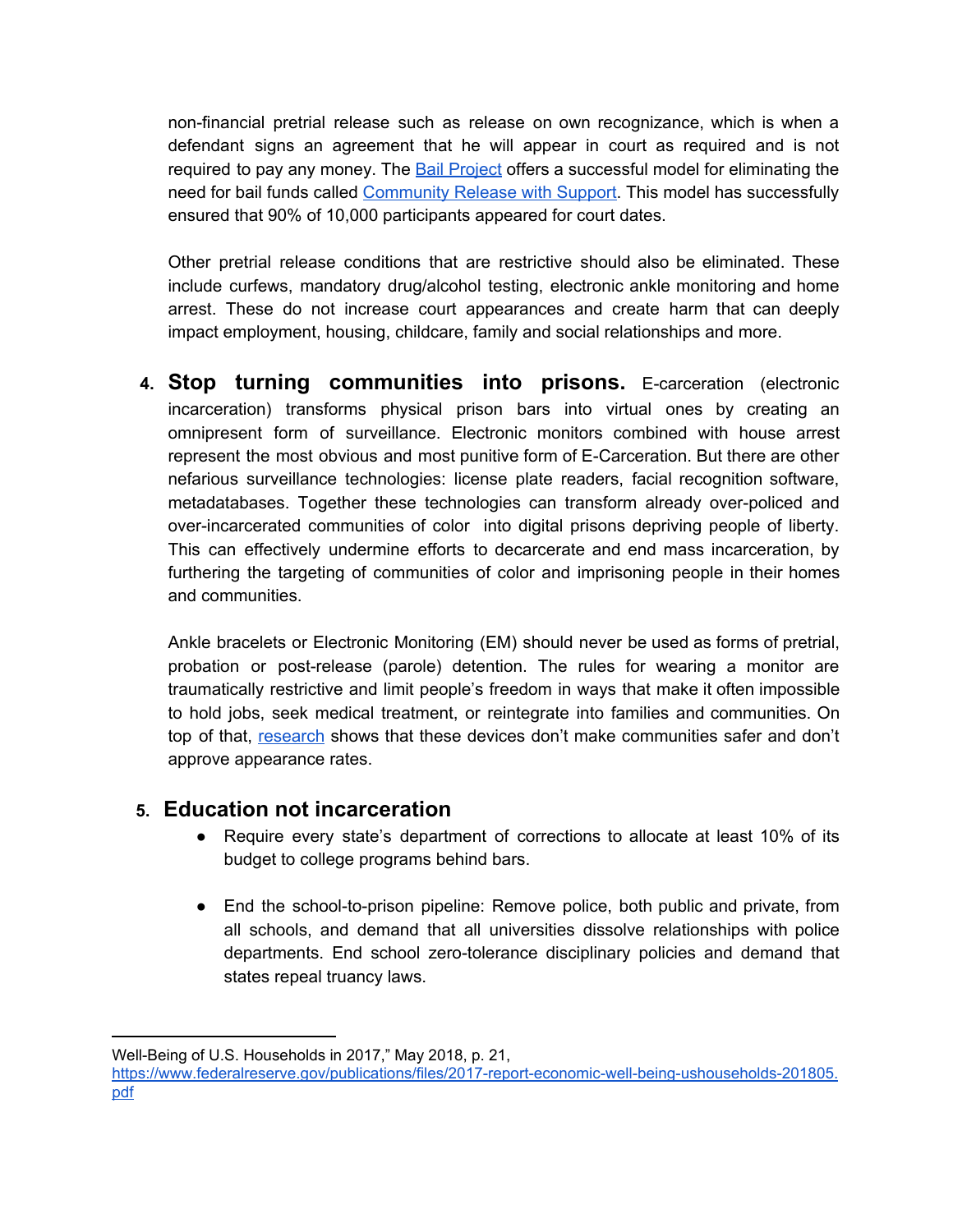### **6**. **Ban the box and eliminate background checks**.

Make it illegal in each state for all jobs to ask and discriminate against a person about his or her criminal record. Research affirms that a conviction record reduces the likelihood of a job callback or offer by nearly 50%. Over 150 cities and counties and 34 states and Washington, DC, have adopted ban-the-box policies for public jobs; thirteen states and eight cities/counties extend these laws to the private sector. Many private employers have adopted BTB policies voluntarily and they are also being applied to university applications, hospitals and housing applications. Research shows that ban the box increases call back rates<sup>9</sup> for formerly incarcerated people and some case studies illustrate increased hiring. Robust fair-chance hiring laws should go beyond banning the box and include:

- Strong penalties for employers and incentives for complainants
- Anonymity and retaliation protection to help jobseekers and workers come forward.
- Employer outreach and outreach to job seekers and community leaders/service providers to ensure they all understand the law and complaint processes.

**7**. **Phase out parole boards.** Parole Boards determine how much of their sentence an incarcerated person will face. Parole boards, consisting of a governor's appointees who are paid well and have little incentive to rock the boat, are not transparent, wield extreme discretion and are unguided by explicit standards and elements of due process. The institution is so flawed that it should be abolished completely. As more individuals are released and sentences shortened - as per demand 1- the need for parole boards will be drastically reduced. As we move towards eliminating prisons by implementing our demands, parole boards can be completely phased out.

Until parole boards are eliminated altogether, we must **immediately make existing Parole Boards transparent**. Parole systems should give every incarcerated person the opportunity to earn release and have a fair, transparent process for deciding whether to grant it. The following should be implemented immediately<sup>10</sup>:

- Every individual should be eligible for parole
- There should be a clear and transparent list of things one must do to make parole

<sup>10</sup> Based partially on a report by Prison Policy Inicaitive

<sup>&</sup>lt;sup>9</sup> See Agan and Starr, 2016 [https://papers.ssrn.com/sol3/papers.cfm?abstract\\_id=2795795](https://papers.ssrn.com/sol3/papers.cfm?abstract_id=2795795) and Craigie, 2019 [https://papers.ssrn.com/sol3/papers.cfm?abstract\\_id=2906893](https://papers.ssrn.com/sol3/papers.cfm?abstract_id=2906893)

[https://www.prisonpolicy.org/reports/grading\\_parole.html](https://www.prisonpolicy.org/reports/grading_parole.html)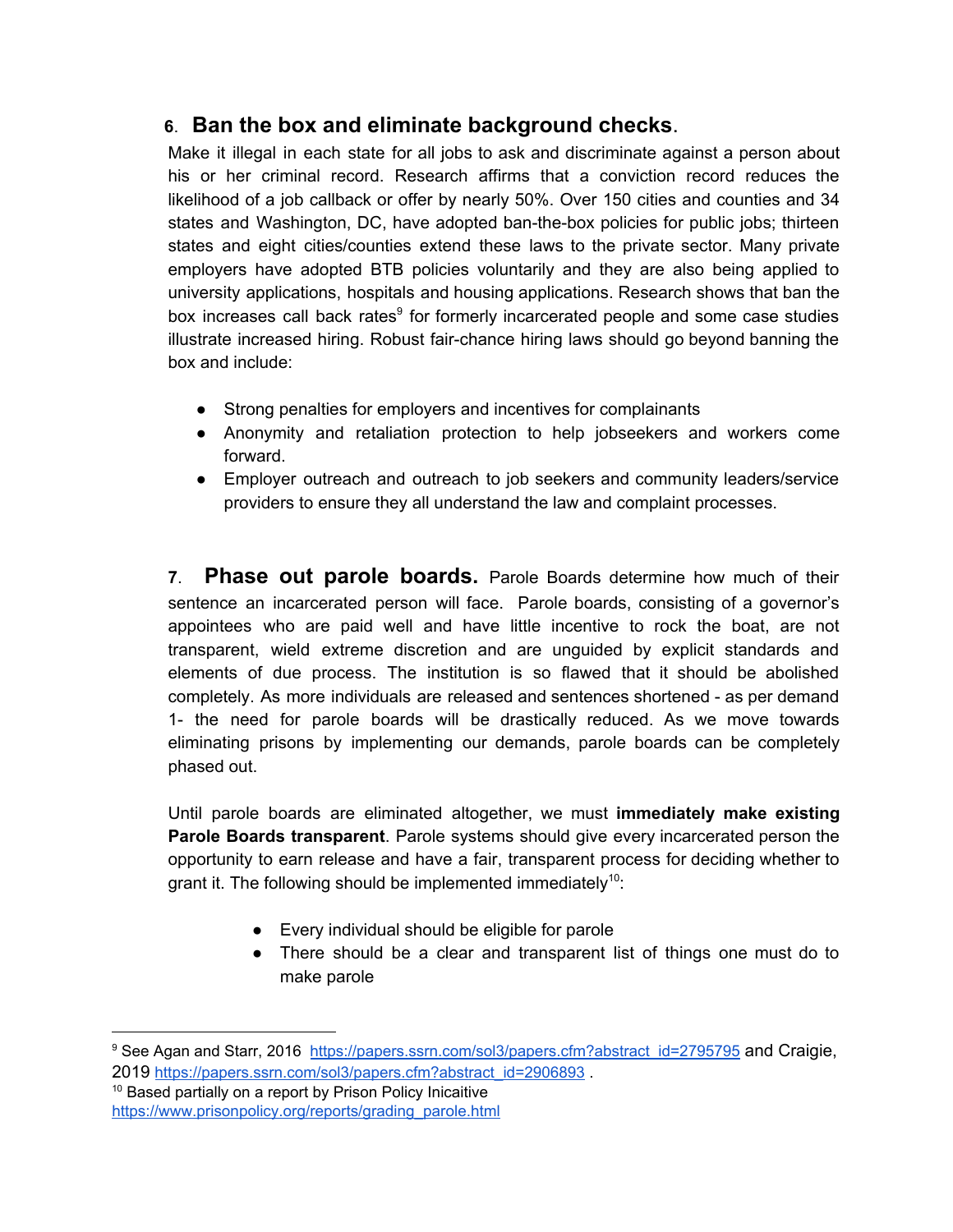- Incarcerated people should have access to all documents the board uses to make a decision
- Parole boards should have guidelines, which are publicly available, that help them make unbiased decisions
- They should publish a yearly report on outcomes that deviate from those guidelines
- Parole Board's decisions, hearings minutes, commissioner decision history, and commissioner appointments should all be public record.
- Parole board hearings should be in person
- There should be a process to challenge incorrect information
- Prosecutors and survivors of crime should not be able to weigh in on parole
- Supportive testimony should be encouraged
- Individuals who are denied parole and fit all the requirements should be able to appeal a denial
- Formerly incarcerated people should be overwhelmingly represented in parole board appointment pools

**8. Eradicate departments of parole.** Parole supervision rarely prevents recidivism and is in fact a revolving door that re-incarcerates people for parole violations, keeping them under the tyrannical control of the criminal justice system for years more after release.

Until departments of parole are eliminated altogether, we must **immediately stop re-incarcerating for parole violations.** One way to do this: States nationwide can adopt NY's Less is More Act. This Act eliminates incarceration for almost all technical parole violations, requiring prompt judicial review of parole warrants, placing caps on revocation sanctions for both technical and non-technical violations, and allowing people to earn time off their parole terms with good behavior. Savings from these reforms will be used to fund costs related to implementation of the legislation and reinvested in non-profit organizations for affordable and supportive housing; treatment programs for substance abuse and mental health issues; and employment, education, and training services for those remaining under community supervision.

**9. Fund reentry**. Require all local and state governments to have a reentry job bank for people coming home, akin to [Singapore](https://platform.incarcerationnationsnetwork.com/score)'s. Create tax-cut incentives for companies to join it. Demand that at least 20% of government housing budgets support housing for formerly incarcerated people.

**10. Immediately re-enfranchise currently and formerly incarcerated people in every state.** Nationally, an estimated 4.5 million voters are banned from voting or running for office, and 10 states impose lifetime voting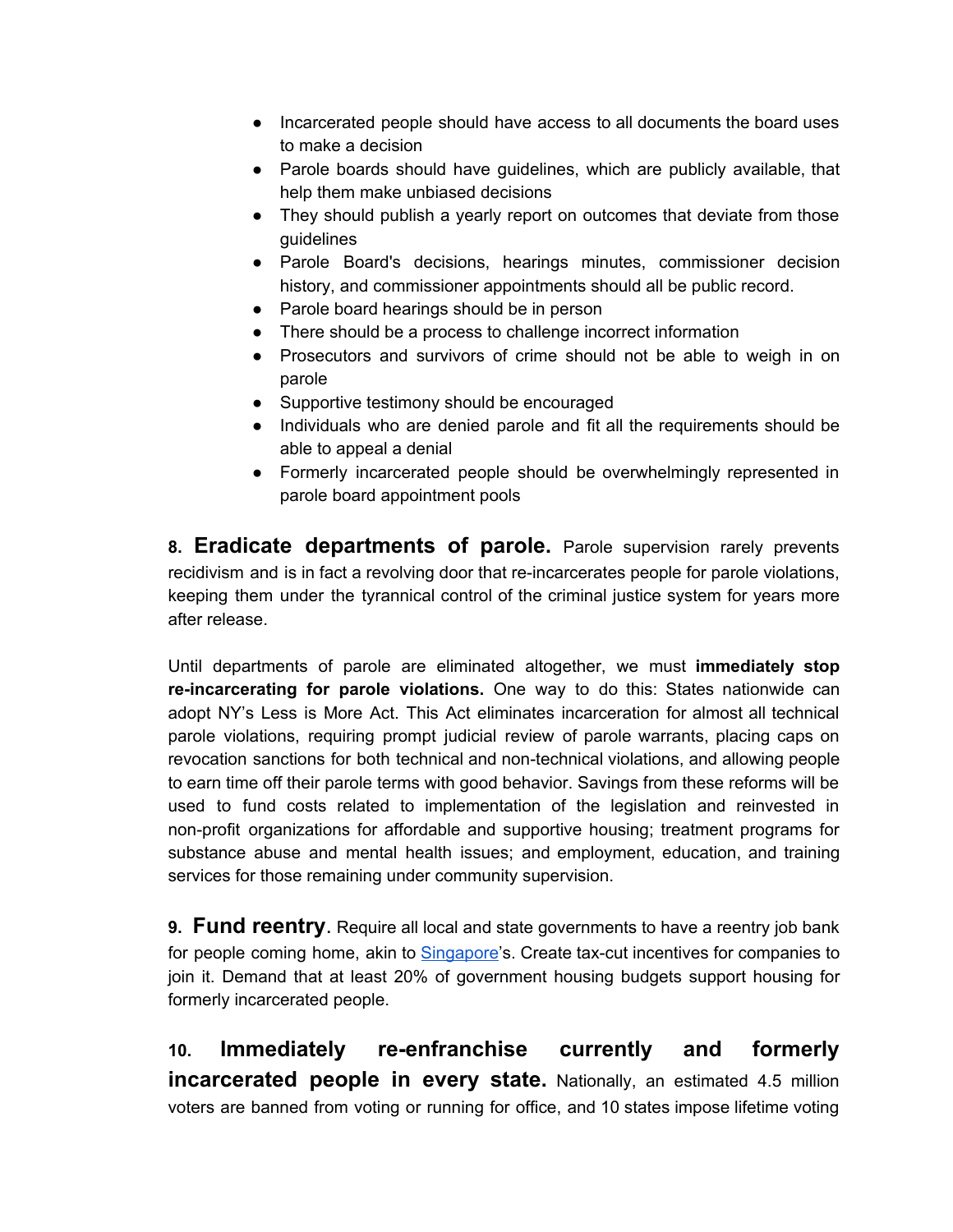bans for some convictions.<sup>11</sup> Currently only two US states do not restrict voting rights of anyone with a felony conviction, including those in prison. Felony disenfranchisement has potentially affected the outcomes of U.S. elections, particularly as disenfranchisement policies disproportionately impact people of color. Nationwide, as of 2016 one in every 13 black adults could not vote as the result of a felony conviction, and in four states – Florida, Kentucky, Tennessee, and Virginia – more than one in five black adults was disenfranchised. Denying the right to vote to an entire class/race of citizens is the ultimate representation of mass incarceration as the new Jim Crow.

#### **11. Divorce Capitalism and Justice**

- Make all state and city prison phone calls free.
- End all fines and fees associated with the criminal legal process, including ticketing, cash bail, court costs, and parole and probation fees.
- Demand that all public pensions stop investing in private equity prison profiteers. Private equity firms use capital from pension funds, foundations, university endowments, and other institutional investors to "flip" private companies much like a contractor flips properties. After buying a company, a private equity firm will spend 4-6 years acquiring its competitors and increasing profitability before selling the company for a large profit. And unlike public companies that are traded on the stock market, private companies are typically shielded from public scrutiny and oversight, still their institutional investors create vulnerabilities and pressure points.
- Ban for-profit companies from profiting from ankle bracelets and electronic monitoring systems. These devices shift the costs of incarceration from government to individuals monitored and their families. Profiteering [companies](https://www.challengingecarceration.org/category/emindustry/) are trying to grow the use of monitors that have costly daily user fees (sometimes up to \$15-20) and are driving people into debt. The GEO Group, the largest private prison company, also owns the largest electronic monitoring company, BI Incorporated. They have a record of abuse in their prisons and should not be able to profit additionally off of Electronic Monitoring (EM).

**12. End prosecutorial immunity.** Horrendous prosecutors who have put innocent people in jail should not be an exception and are not above the law. Because of the present status of the law, prosecutors responsible for wrongful convictions have neither been held criminally or civilly responsible. Absolute immunity should judicially or legislatively be lifted. At minimum prosecutors who wrongfully convict should have their license come under review and potentially revoked. Finally, prosecutors who

 $11$  Calculation based on 2016 numbers reported by the sentencing project

[<sup>\(</sup>https://www.sentencingproject.org/publications/felony-disenfranchisement-a-primer/\)](https://www.sentencingproject.org/publications/felony-disenfranchisement-a-primer/) and reduced by 1.5 million given recent changes in the laws in Florida and other states.